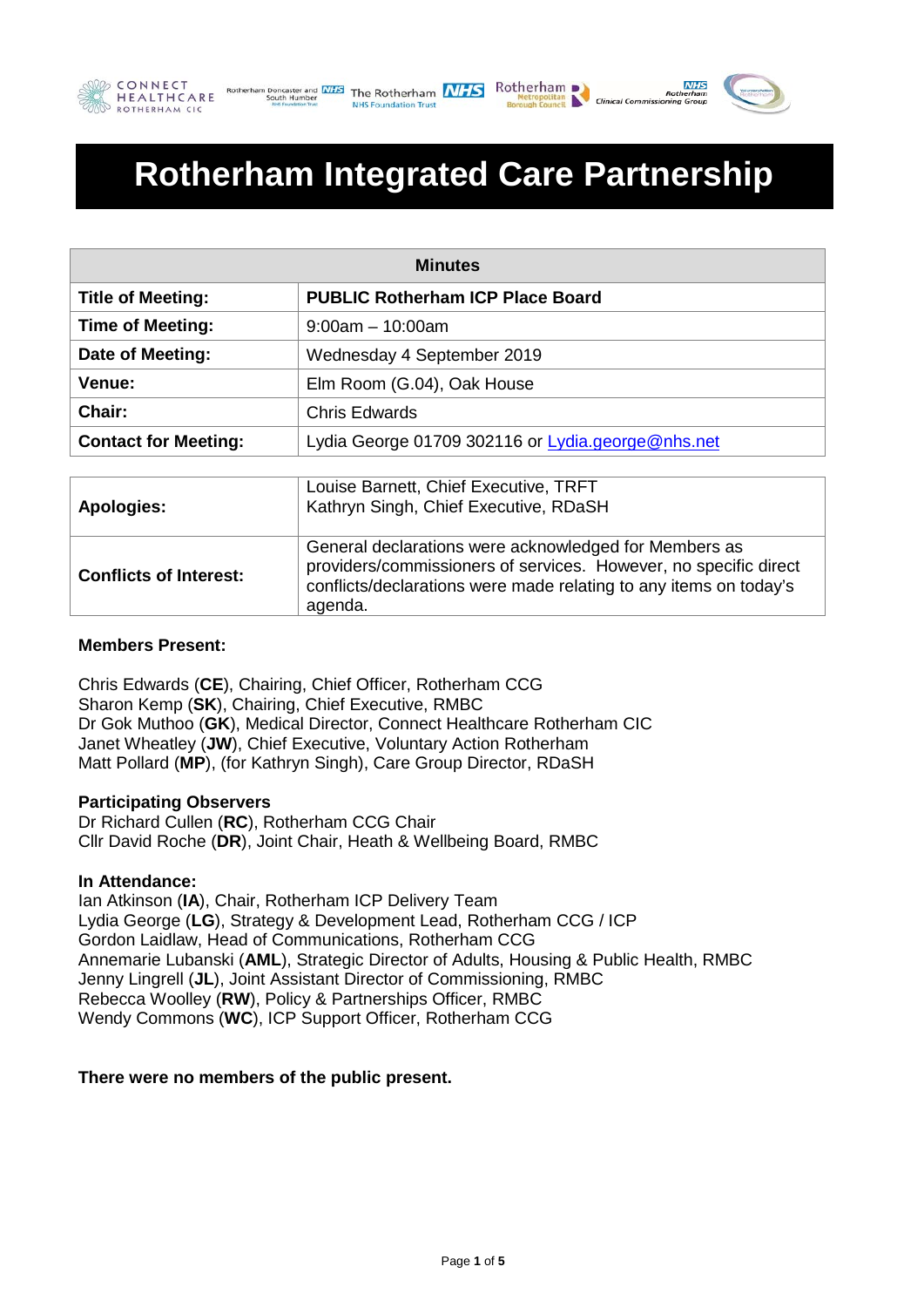| <b>Item</b><br><b>Number</b>    | <b>Discussion Items</b>               |  |
|---------------------------------|---------------------------------------|--|
|                                 | <b>Public &amp; Patient Questions</b> |  |
| There were no questions raised. |                                       |  |

## **2 Transformation Group Updates**

#### *Children & Young People's Transformation Group Subject –* **Preparing for Adulthood (formerly Transitions)** *Presented by Jenny Lingrell*

Jenny Lingrell assured Members that there is a strong strategic board in place with wide representation and good relationships across C&YP, adult care and the CCG, including parents and carers. Innovative work has been carried out to produce a data matrix which provides excellent insight into the full cohort and assists in predicting future service requirements. Plans are in place to provide any additional resources that may be required eg, adult social work.

The preparing for adulthood pathway has taken longer to conclude than originally anticipated with the biggest issue being around demand and expectation at the point of transition. Work is continuing to embed the pathway to include it in the C&YP efficiency strategy and to improve education sufficiency with the Education Health and Care Plan (ECHP) process. Other adult care solutions are also being developed for young people with autism and learning disabilities around accommodation, day opportunities and work and skills.

Cllr David Roche expressed concern about increasing funding pressures. Jenny gave assurance that there is a robust process in place where the SEND panel meets weekly to consider each EHCP requests individually.

The high numbers of EHCP plans are attributed to a range of factors. However, to provide assurance to members Ian Atkinson explained that an analysis had been undertaken on EHCP numbers, from a health perspective which has provided a good understanding of the cohort to ensure they transition in a co-ordinated manner.

Sharon Kemp suggested that tracking the numbers of EHCPs will help assess the impact and ensure independence is maximised.

## *Action: JL*

#### *Urgent & Community Care Transformation Group Subject – Integrated Rapid Response Presented by Annemarie Lubanski*

As the implementation of this transition area is nearing completion, Annemarie Lubanski outlined the changes that had taken place to transform the service and highlighted the benefits from both a patient and staff perspective.

Attention is now turning to consulting with staff on improving rotas to reflect demand, working with GPs to review protocols and streamlining the process for referral into intermediate care and re-ablement.

Dr Richard Cullen suggested that the presentation be shared with the Primary Care Networks to ensure that the changes are communicated with individual Practices.

#### *Action: AML*

Gordon Laidlaw welcomed the use of the 'real life' case study. He will check the accuracy of the detail as it will be useful to use in other media and promotional materials.

Place Board noted the success of this transformation and thanked the U&CC transformation group for their work.

*Annemarie Lubanski and Jenny Lingrell left the meeting at this point.*

#### *Mental Health & Learning Disability Transformation Group Subject – Core 24* (Adult Mental Health Liaison Service) *Presented by Matt Pollard*

Matt Pollard explained that since January 2019 this service had been operating 24/7. He highlighted the improvements that had been made including, expanding the team to include a part time psychologist, implementing a workforce development programme and a reduction of the number of high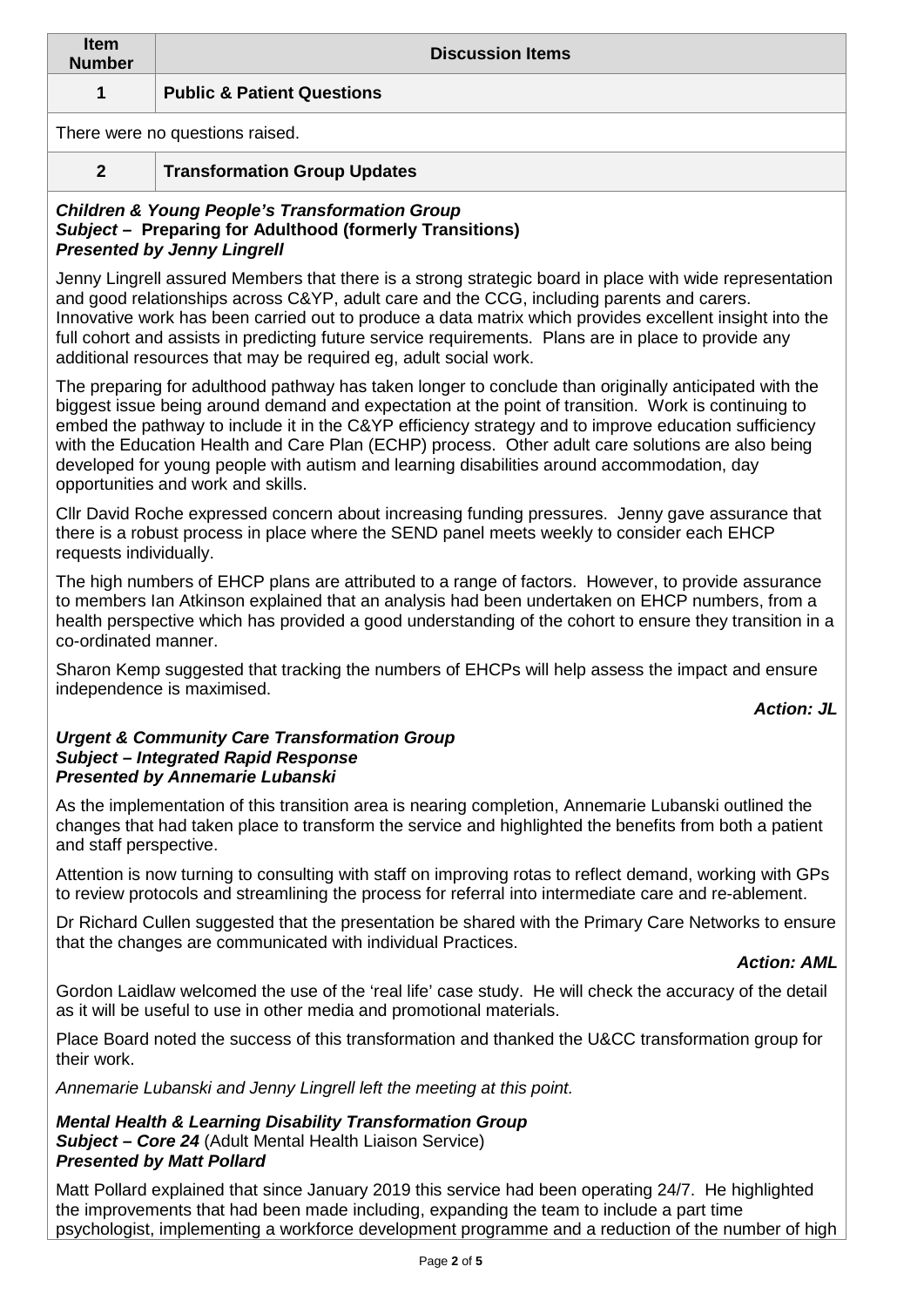attenders to the UECC.

Work is on-going to support awareness and skills training of the TRFT workforce by embedding it into the Trust's essential nurse training and skills sessions.

Crisis work is still developing on integration with the Rotherham suicide prevention work and the train the trainer programme around self-harm.

Chris Edwards commended the implementation of Core 24. Rotherham is a forerunner in the area in offering this full time service which is also a key part of Rotherham's suicide prevention approach.

## **3 Enabling Group Update – Communications & Engagement**

Gordon Laidlaw gave a summary of the areas being undertaken to support the transformation groups. These included: activity on transforming out of hospital care to integrated hospital care on areas such as respiratory, re-ablement and intermediate care and ophthalmology, developing the suicide prevention campaign and its launch, promoting and engaging on maternity services, SEND, autism diagnosis, trailblazer project, the health App and Primary Care Networks.

The integrated discharge team had recently won a HSJ award and we are expecting to be notified in the Autumn about the outcome from a submission for a digital ecosystem award that Rotherham has been shortlisted for.

Relationships across partner communications colleagues are strong. Further work is required for the group's members to distinguish when Place partnership branding should be used rather than individual organisational profiles particularly when conveying achievements and positive change. For example, submissions for awards involving transformation work should be made as partnership under 'Place' branding.

Going forward, the ICP communications and engagement strategy will be refreshed. Place Board will receive it to approve towards the end of the year. The group will begin focus on prevention to develop behavioural change/social movement activity. There will also be targeted public engagement and involvement to help shape and implement change.

Social media activity including video clips will be increased for sharing positive developments.

Cllr David Roche felt that raising awareness among the public and increasing the profile of the work of the Place Board would be helpful. Gordon is currently working with the Advertiser to communicate positive change, however showing benefits are best demonstrated by 'real' stories or case studies. Partner Members of the Comms & Engagement Enabling Group will be working with their colleagues to identify opportunities related to transformation work.

Place Board thanked Gordon for the update.

## **4 Rotherham Place Review Quarter 1 – Letter from SYB Integrated Care System**

Following the first Rotherham Place Review meeting held on 17 June 2019, Sir Andrew Cash, Chief Executive Officer of SY&B Integrated Care System had sent a letter summarising discussions. The letter concluded that the Rotherham system is making good progress on system integration as well as addressing long standing challenges with examples of excellent practice and learning that could be shared across the Integrated Care System.

A copy of the letter had been sent to Rotherham ICP Partner organisations to be shared through their governance processes.

The Quarter 2 Place Review with the SYB ICS has been scheduled for 16 September. An agenda is in the process of being agreed.

#### **5 Rotherham ICP Place Plan Performance Report – Quarter 1**

Lydia George presented the Quarter 1 this year. Members noted that the position shown had been produced using the KPIs and milestones in place from last year. However, these will be refreshed for 2019/20 once the new ICP Place Plan has been produced and agreed.

- 
- **6 Terms of Reference – Rotherham ICP Finance Group**

Place Board Members reviewed and approved the terms of reference for the Finance Enabling Group. These will be reviewed annually in line with Place governance.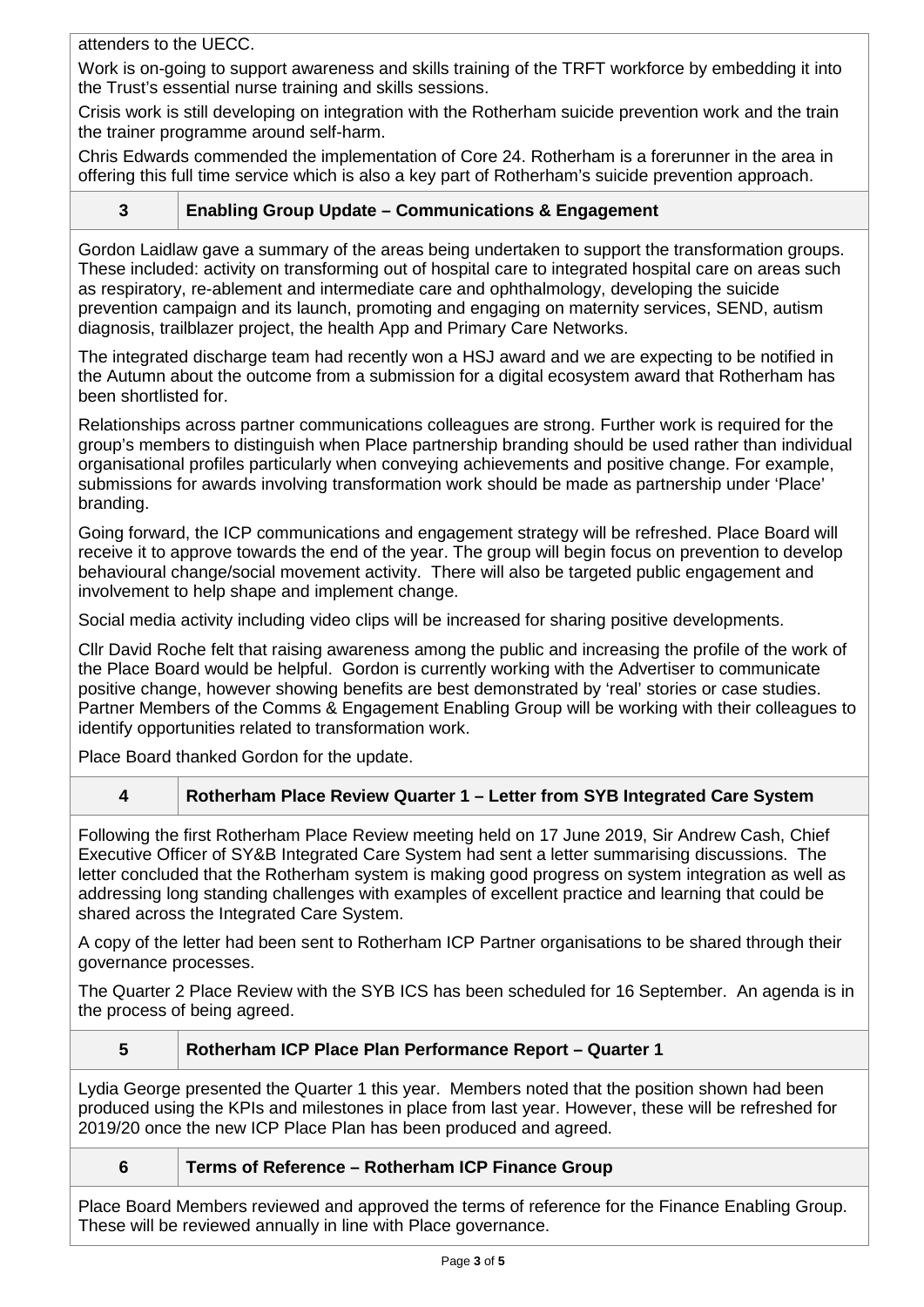| A session has been arranged for Friday 18 October with Robert McGough to progress the Rotherham<br>Provider Alliance. Discussions will take place at an informal Place meeting to determine who will lead<br>from a provider perspective after which an agenda will be circulated.<br><b>Action: CE</b><br>8<br><b>Impact of Brexit Update</b><br>From a Council perspective, plans are still being progressed for leaving the EU on 31 October.<br>The Local Resilience Forum (LRF) is meeting on regular basis. A local supply chain analysis is<br>commencing with Tom Smith (RMBC) leading on local planning and meeting with partners. LRFs are<br>required to have specific area plans including risks identified and be ready to respond.<br>From a CCG perspective, the situation with the lack of some medications remains the same. The<br>CCG's medicines management team continues to work to mitigate the issues.<br>It was confirmed that the general election will not affect winter plans and councils can still make<br>decisions on plans that are already in place or in the event of an emergency situation.<br>Flu vaccinations will be available for over 65s. Gordon Laidlaw is working with Public Health to<br>ensure that communications are appropriately staged.<br><b>Action: GL</b><br>$\boldsymbol{9}$<br>Draft Minutes from Public ICP Place Board - 7 August 2019<br>The minutes from the previous meeting were APPROVED as a true and accurate record. There were<br>no matters arising.<br>10<br><b>Communication to Partners</b><br>In order to raise the profile of Place Board and showcase the highlight transformational changes, it was<br>agreed to recording of video clips after each meeting. In future a Place Board Member will be filmed<br>summarising the top three items discussed and transformational group leads will be asked to articulate<br>the changes to be achieved from the spotlight subject presented.<br><b>Action: GL</b><br>11<br><b>Risk/Items for Escalation</b><br>There were <b>NO</b> new risks identified for escalation.<br>12<br><b>Future Agenda Items</b><br>Future Agenda Items<br>Social Prescribing - (Oct)<br>Finance Enabler Group update (Oct)<br>$\bullet$<br>Estates Update - (Oct/Nov)<br>OD & Workforce Update - Workforce Maturity Index (tbd)<br>$\bullet$<br>Rotherham ICP Digital Strategy (Oct)<br>$\bullet$<br>Rotherham ICP Communications & Engagement Strategy (Nov)<br>$\bullet$<br>Terms of Reference Reviews - All ICP Groups<br><b>Standard Agenda Items</b><br>Delivery Dashboard/Performance Framework (quarterly)<br>Transformation Groups Spotlight Updates (monthly)<br>$\bullet$<br>Rotherham Provider Alliance Update (monthly)<br>$\bullet$<br>Impact of Brexit Updates (as required)<br>$\bullet$<br>Primary Care Network Updates (as required)<br>$\bullet$<br>Risk Log (monthly) | $\overline{7}$ | <b>Provider Alliance Update</b> |  |
|-------------------------------------------------------------------------------------------------------------------------------------------------------------------------------------------------------------------------------------------------------------------------------------------------------------------------------------------------------------------------------------------------------------------------------------------------------------------------------------------------------------------------------------------------------------------------------------------------------------------------------------------------------------------------------------------------------------------------------------------------------------------------------------------------------------------------------------------------------------------------------------------------------------------------------------------------------------------------------------------------------------------------------------------------------------------------------------------------------------------------------------------------------------------------------------------------------------------------------------------------------------------------------------------------------------------------------------------------------------------------------------------------------------------------------------------------------------------------------------------------------------------------------------------------------------------------------------------------------------------------------------------------------------------------------------------------------------------------------------------------------------------------------------------------------------------------------------------------------------------------------------------------------------------------------------------------------------------------------------------------------------------------------------------------------------------------------------------------------------------------------------------------------------------------------------------------------------------------------------------------------------------------------------------------------------------------------------------------------------------------------------------------------------------------------------------------------------------------------------------------------------------------------------------------------------------------------------------------------------------------------------------------------------------------------------------------------------------------------------------------------------------------------------------------------------------------------------------------------------------------------------------------|----------------|---------------------------------|--|
|                                                                                                                                                                                                                                                                                                                                                                                                                                                                                                                                                                                                                                                                                                                                                                                                                                                                                                                                                                                                                                                                                                                                                                                                                                                                                                                                                                                                                                                                                                                                                                                                                                                                                                                                                                                                                                                                                                                                                                                                                                                                                                                                                                                                                                                                                                                                                                                                                                                                                                                                                                                                                                                                                                                                                                                                                                                                                                 |                |                                 |  |
|                                                                                                                                                                                                                                                                                                                                                                                                                                                                                                                                                                                                                                                                                                                                                                                                                                                                                                                                                                                                                                                                                                                                                                                                                                                                                                                                                                                                                                                                                                                                                                                                                                                                                                                                                                                                                                                                                                                                                                                                                                                                                                                                                                                                                                                                                                                                                                                                                                                                                                                                                                                                                                                                                                                                                                                                                                                                                                 |                |                                 |  |
|                                                                                                                                                                                                                                                                                                                                                                                                                                                                                                                                                                                                                                                                                                                                                                                                                                                                                                                                                                                                                                                                                                                                                                                                                                                                                                                                                                                                                                                                                                                                                                                                                                                                                                                                                                                                                                                                                                                                                                                                                                                                                                                                                                                                                                                                                                                                                                                                                                                                                                                                                                                                                                                                                                                                                                                                                                                                                                 |                |                                 |  |
|                                                                                                                                                                                                                                                                                                                                                                                                                                                                                                                                                                                                                                                                                                                                                                                                                                                                                                                                                                                                                                                                                                                                                                                                                                                                                                                                                                                                                                                                                                                                                                                                                                                                                                                                                                                                                                                                                                                                                                                                                                                                                                                                                                                                                                                                                                                                                                                                                                                                                                                                                                                                                                                                                                                                                                                                                                                                                                 |                |                                 |  |
|                                                                                                                                                                                                                                                                                                                                                                                                                                                                                                                                                                                                                                                                                                                                                                                                                                                                                                                                                                                                                                                                                                                                                                                                                                                                                                                                                                                                                                                                                                                                                                                                                                                                                                                                                                                                                                                                                                                                                                                                                                                                                                                                                                                                                                                                                                                                                                                                                                                                                                                                                                                                                                                                                                                                                                                                                                                                                                 |                |                                 |  |
|                                                                                                                                                                                                                                                                                                                                                                                                                                                                                                                                                                                                                                                                                                                                                                                                                                                                                                                                                                                                                                                                                                                                                                                                                                                                                                                                                                                                                                                                                                                                                                                                                                                                                                                                                                                                                                                                                                                                                                                                                                                                                                                                                                                                                                                                                                                                                                                                                                                                                                                                                                                                                                                                                                                                                                                                                                                                                                 |                |                                 |  |
|                                                                                                                                                                                                                                                                                                                                                                                                                                                                                                                                                                                                                                                                                                                                                                                                                                                                                                                                                                                                                                                                                                                                                                                                                                                                                                                                                                                                                                                                                                                                                                                                                                                                                                                                                                                                                                                                                                                                                                                                                                                                                                                                                                                                                                                                                                                                                                                                                                                                                                                                                                                                                                                                                                                                                                                                                                                                                                 |                |                                 |  |
|                                                                                                                                                                                                                                                                                                                                                                                                                                                                                                                                                                                                                                                                                                                                                                                                                                                                                                                                                                                                                                                                                                                                                                                                                                                                                                                                                                                                                                                                                                                                                                                                                                                                                                                                                                                                                                                                                                                                                                                                                                                                                                                                                                                                                                                                                                                                                                                                                                                                                                                                                                                                                                                                                                                                                                                                                                                                                                 |                |                                 |  |
|                                                                                                                                                                                                                                                                                                                                                                                                                                                                                                                                                                                                                                                                                                                                                                                                                                                                                                                                                                                                                                                                                                                                                                                                                                                                                                                                                                                                                                                                                                                                                                                                                                                                                                                                                                                                                                                                                                                                                                                                                                                                                                                                                                                                                                                                                                                                                                                                                                                                                                                                                                                                                                                                                                                                                                                                                                                                                                 |                |                                 |  |
|                                                                                                                                                                                                                                                                                                                                                                                                                                                                                                                                                                                                                                                                                                                                                                                                                                                                                                                                                                                                                                                                                                                                                                                                                                                                                                                                                                                                                                                                                                                                                                                                                                                                                                                                                                                                                                                                                                                                                                                                                                                                                                                                                                                                                                                                                                                                                                                                                                                                                                                                                                                                                                                                                                                                                                                                                                                                                                 |                |                                 |  |
|                                                                                                                                                                                                                                                                                                                                                                                                                                                                                                                                                                                                                                                                                                                                                                                                                                                                                                                                                                                                                                                                                                                                                                                                                                                                                                                                                                                                                                                                                                                                                                                                                                                                                                                                                                                                                                                                                                                                                                                                                                                                                                                                                                                                                                                                                                                                                                                                                                                                                                                                                                                                                                                                                                                                                                                                                                                                                                 |                |                                 |  |
|                                                                                                                                                                                                                                                                                                                                                                                                                                                                                                                                                                                                                                                                                                                                                                                                                                                                                                                                                                                                                                                                                                                                                                                                                                                                                                                                                                                                                                                                                                                                                                                                                                                                                                                                                                                                                                                                                                                                                                                                                                                                                                                                                                                                                                                                                                                                                                                                                                                                                                                                                                                                                                                                                                                                                                                                                                                                                                 |                |                                 |  |
|                                                                                                                                                                                                                                                                                                                                                                                                                                                                                                                                                                                                                                                                                                                                                                                                                                                                                                                                                                                                                                                                                                                                                                                                                                                                                                                                                                                                                                                                                                                                                                                                                                                                                                                                                                                                                                                                                                                                                                                                                                                                                                                                                                                                                                                                                                                                                                                                                                                                                                                                                                                                                                                                                                                                                                                                                                                                                                 |                |                                 |  |
|                                                                                                                                                                                                                                                                                                                                                                                                                                                                                                                                                                                                                                                                                                                                                                                                                                                                                                                                                                                                                                                                                                                                                                                                                                                                                                                                                                                                                                                                                                                                                                                                                                                                                                                                                                                                                                                                                                                                                                                                                                                                                                                                                                                                                                                                                                                                                                                                                                                                                                                                                                                                                                                                                                                                                                                                                                                                                                 |                |                                 |  |
|                                                                                                                                                                                                                                                                                                                                                                                                                                                                                                                                                                                                                                                                                                                                                                                                                                                                                                                                                                                                                                                                                                                                                                                                                                                                                                                                                                                                                                                                                                                                                                                                                                                                                                                                                                                                                                                                                                                                                                                                                                                                                                                                                                                                                                                                                                                                                                                                                                                                                                                                                                                                                                                                                                                                                                                                                                                                                                 |                |                                 |  |
| 13<br><b>Date of Next Meeting</b>                                                                                                                                                                                                                                                                                                                                                                                                                                                                                                                                                                                                                                                                                                                                                                                                                                                                                                                                                                                                                                                                                                                                                                                                                                                                                                                                                                                                                                                                                                                                                                                                                                                                                                                                                                                                                                                                                                                                                                                                                                                                                                                                                                                                                                                                                                                                                                                                                                                                                                                                                                                                                                                                                                                                                                                                                                                               |                |                                 |  |

Wednesday 2 October 2019, *at 9am at Oak House, Bramley.*